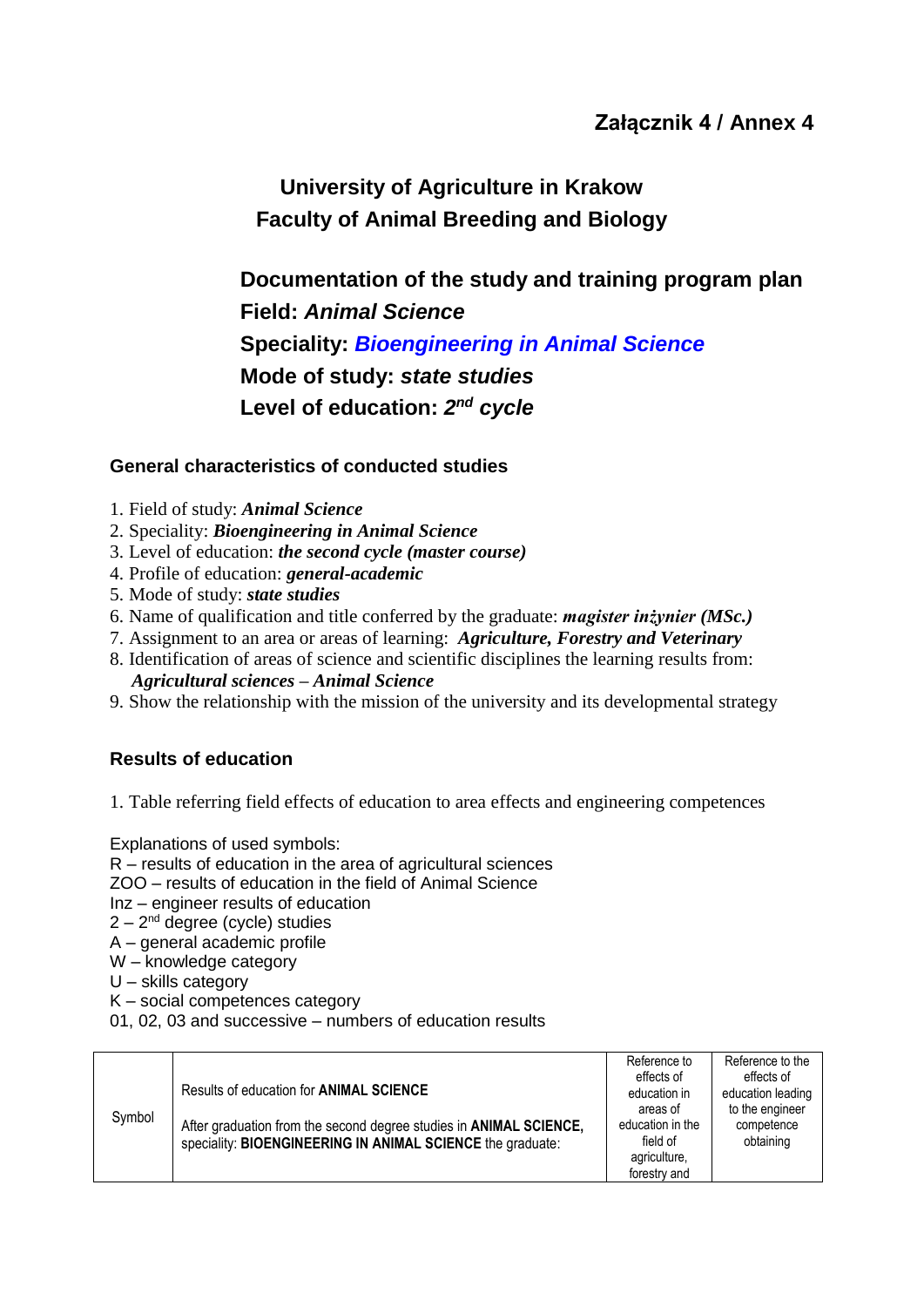|                                                        |                                                                                                                                                                                                                                                            | veterinary<br>sciences                                                       |                      |
|--------------------------------------------------------|------------------------------------------------------------------------------------------------------------------------------------------------------------------------------------------------------------------------------------------------------------|------------------------------------------------------------------------------|----------------------|
|                                                        | <b>KNOWLEDGE</b>                                                                                                                                                                                                                                           |                                                                              |                      |
|                                                        | Results common for <b>ANIMAL SCIENCE</b> field                                                                                                                                                                                                             |                                                                              |                      |
| ZOO2_W01                                               | chooses basic kinds and types of experiments, defines rules, methods and<br>techniques of conducting research and preparing research papers                                                                                                                | R2A_W01                                                                      | InzA_W02             |
| ZOO2_W02                                               | selects methods for statistical test description, probability distribution evaluation,<br>population parameters estimation, hypothesis verification, variation and<br>regression assays                                                                    | R2A_W01                                                                      | InzA_W02             |
| ZOO2_W03                                               | describes methods and usage of breeding biotechniques and genetic diagnostics<br>in animals raising and breeding                                                                                                                                           | R2A_W01                                                                      | InzA_W03<br>InzA W05 |
| ZOO2_W04                                               | defines rules of planning and organisation of breeding work, describes methods<br>and programmes of animals improving and economic effectiveness of breeding<br>work                                                                                       | R2A_W05                                                                      |                      |
| ZOO2 W05                                               | points at economically effective systems of animals raising that favor their welfare,<br>obtaining health-oriented products quality and also landscape and natural<br>environment shaping, describes rules of agro-environmental programs functioning      | R2A_W03<br>R2A_W04<br>R2A_W06<br>R2A_W07                                     | InzA_W01<br>InzA_W04 |
| ZOO2 W06                                               | knows rules of animal origin products trade, characterises basic technologies of<br>food processing as well as products storage, co-packing and labelling                                                                                                  | <b>R2A W02</b><br>R2A_W05                                                    | InzA_W02<br>InzA_W05 |
| ZOO2_W07                                               | knows and understands basic ideas and rules from the range of industrial property<br>protection and copyright as well as necessity of intellectual property resources<br>management; is able to use patent information resources                           | R2A_W08                                                                      | InzA_W04             |
| ZOO2_W08                                               | knows general rules of creating and development of individual enterprises forms<br>that use knowledge from the range of science fields and disciplines proper for<br>studied specialty                                                                     | R2A_W09                                                                      | InzA_W04             |
| Results for Bioengineering in Animal Science specialty |                                                                                                                                                                                                                                                            |                                                                              |                      |
| ZOO2_W12                                               | has got knowledge that concerns environmental microfactors and their influencing<br>animal organisms                                                                                                                                                       | R2A_W01<br>R <sub>2</sub> A_W <sub>03</sub><br>R2A_W04<br>R2A_W05<br>R2A_W06 | InzA_W01             |
| ZOO2_W13                                               | knows and understands basic concepts that concern genetic resources protection<br>and need to act in that range                                                                                                                                            | R2A_W01<br>R2A_W04<br>R2A_W05<br>R2A_W06                                     | InzA_W05             |
| Z002_W14                                               | has got deepened knowledge that allows to plan production in an optima way with<br>use of systems and methods which influence organization of effective<br>reproduction in herds of particular animal species                                              | R2A_W01<br>R2A_W04<br>R2A_W05<br>R2A_W07<br>R2A_W09                          | InzA_W01<br>InzA_W02 |
| Z002_W15                                               | defines problems connected with herd management, describes and selects<br>numerical methods that serve to monitor herds and to support decision processes<br>in farm animals usage as well as housekeeping of populations of animals living in<br>the wild | R2A_W01<br>R2A_W02<br>R2A_W04<br>R2A_W05                                     | InzA_W05             |
| Z002_W16                                               | has got expanded knowledge that concerns physiological processes course at<br>molecular level                                                                                                                                                              | R2A_W01<br>R2A_W04                                                           | InzA_W03             |
| Z002_W17                                               | has got knowledge from the range of structure and functioning of vertebrate<br>endocrine system; describes molecular mechanisms of hormone activity in target<br>cells                                                                                     | R2A_W01<br>R2A_W04                                                           | InzA_W03             |
| ZOO2_W18                                               | characterizes adaptive and immunological mechanisms in particular classes of<br>vertebrates                                                                                                                                                                | R2A_W01<br>R2A_W04                                                           | InzA_W03             |
| ZOO2_W19                                               | describes and defines basic biochemical, immunoenzymatic and radioisotopic<br>methods used in diagnostics applied in animal breeding                                                                                                                       | R <sub>2</sub> A_W <sub>05</sub>                                             | InzA_W02<br>InzA_W03 |
| ZOO2_W20<br>ZOO2_W24                                   | has got knowledge concerning basic techniques of biological particles labeling<br>has got knowledge from the range of aided breeding and control of estrous cycle                                                                                          | R2A_W05<br>R2A_W04                                                           | InzA_W02<br>InzA_W03 |
|                                                        | in farm animals                                                                                                                                                                                                                                            | R2A_W05                                                                      |                      |
| ZOO2_W25                                               | has got knowledge from the range of physiology and pathology of male<br>reproductive system                                                                                                                                                                | R2A_W01<br>R2A_W04                                                           | InzA_W03             |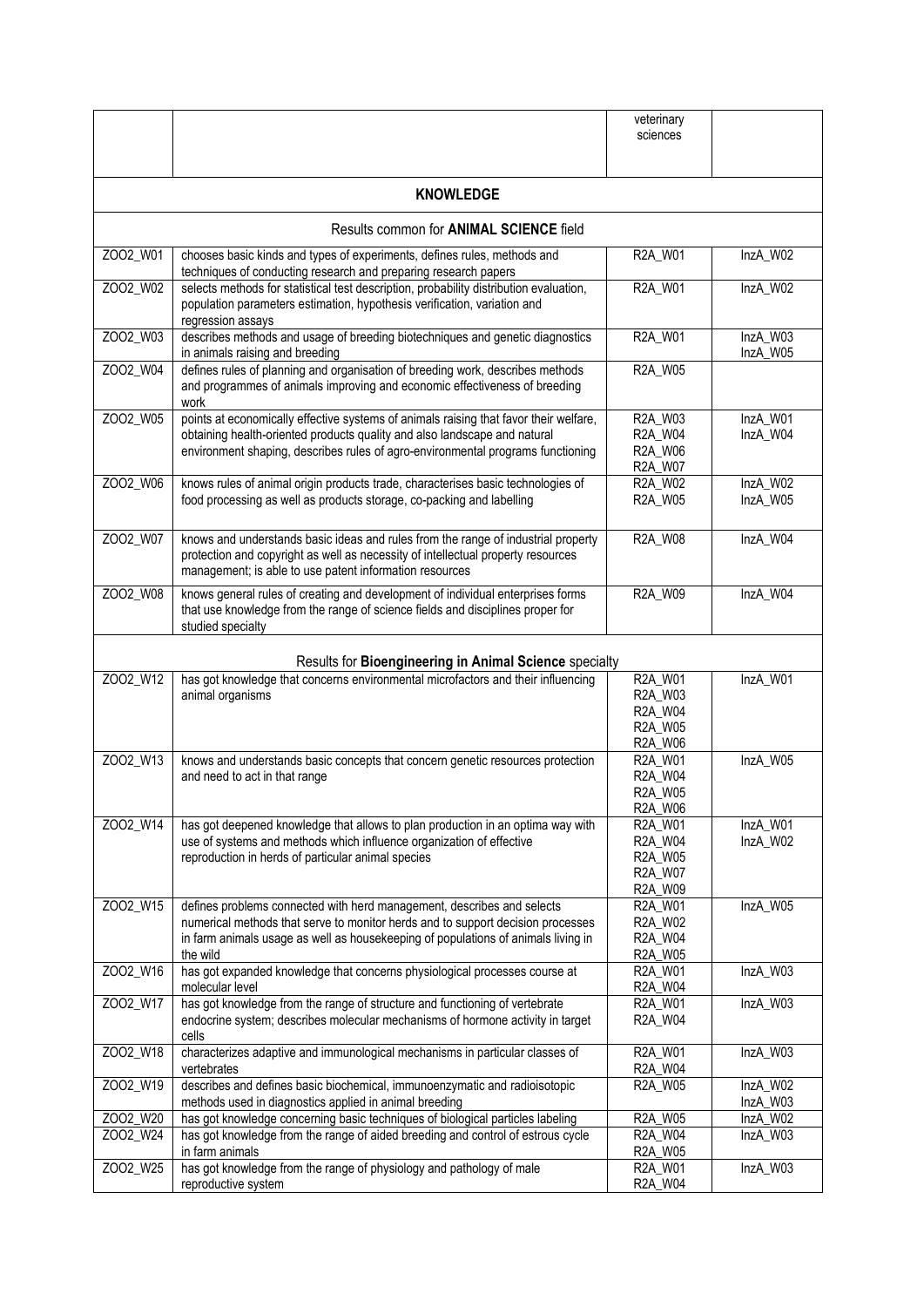| ZOO2_W28 | defines microclimatic and hygienic demands in animal houses for reproductive                                                                                                                                                            | R2A_W03                   | InzA_W03              |
|----------|-----------------------------------------------------------------------------------------------------------------------------------------------------------------------------------------------------------------------------------------|---------------------------|-----------------------|
|          | flocks, eggs stores and during incubation process                                                                                                                                                                                       | R2A_W04<br>R2A_W05        | InzA_W04<br>InzA_W05  |
| ZOO2 W30 | has got knowledge that concerns farm animals breeding state                                                                                                                                                                             | R2A_W04<br>R2A_W05        | InzA_W03              |
| ZOO2_W31 | has got expert knowledge from the range of analytic techniques and methods                                                                                                                                                              | R2A_W01                   | InzA_W02,             |
|          | used in determining of fodders alimentary value                                                                                                                                                                                         | R2A_W03                   | InzA_W04,<br>InzA_W05 |
| ZOO2_W32 | has got detailed knowledge from the range of digestion, metabolism and<br>absorption of alimentary components as well as metabolism of farm and<br>accompanying animals                                                                 | R2A_W04                   | InzA_W03              |
| ZOO2_W34 | is acquainted with consequences of feeding mistakes including metabolic<br>diseases and results of deficiency and surpluses of alimentary components                                                                                    | R2A_W04                   | InzA_W03              |
|          | <b>SKILLS</b>                                                                                                                                                                                                                           |                           |                       |
|          | Results common for Animal Science field                                                                                                                                                                                                 |                           |                       |
| Z002_U01 | plans and performs experiments, statistically elaborates and interprets obtained                                                                                                                                                        | R2A_U01                   | InzA_U01              |
|          | results using proper computer tools and literature resources                                                                                                                                                                            | R2A_U03<br>R2A_U04        | InzA_U02              |
| ZOO2_U02 | performs statistical description of a trial, evaluates probability distribution, uses<br>statistical tests and different methods of features dependence estimation                                                                      | R2A_U03                   | InzA_U01              |
| ZOO2_U03 | uses methods of gametes biotechnology, makes use of molecular genetics                                                                                                                                                                  | R2A_U04                   | InzA_U01              |
|          | techniques to identify carrier-state of genes which determine genetic illnesses and<br>animal usage features                                                                                                                            | R2A_U05                   | InzA_U02              |
|          |                                                                                                                                                                                                                                         |                           | InzA_U06<br>InzA U04  |
| ZOO2_U04 | can choose strategy of animals improvement, uses genetic information to<br>evaluate breeding and selection values, estimates breeding work efficiency                                                                                   | <b>R2A_U05</b><br>R2A_U06 | InzA U05              |
|          |                                                                                                                                                                                                                                         |                           | InzA_U06              |
|          |                                                                                                                                                                                                                                         |                           | InzA_U07              |
| ZOO2_U05 | organizes economically effective animal raising with perseverance of welfare and<br>environment protection rules, constructs agro-environmental programmes                                                                              | R2A_U05<br>R2A_U06        | InzA_U04<br>InzA_U05  |
|          |                                                                                                                                                                                                                                         |                           | InzA_U06              |
|          |                                                                                                                                                                                                                                         |                           | InzA_U08              |
| ZOO2_U06 | selects and uses methods to preserve animal origin materials and processed food<br>as well as chooses food processing technology, products storage, co-packing and<br>labelling                                                         | <b>R2A_U05</b><br>R2A_U06 | InzA_U06<br>InzA_U08  |
| ZOO2 U07 | is able to communicate precisely with different stakeholders in verbal, written and                                                                                                                                                     | R2A_U02                   | InzA_U01              |
|          | graphic ways, uses scientific literature with comprehension, prepares scientific<br>papers in Polish and English languages; independently broadens his/her<br>knowledge in the range of animal sciences                                 | R2A_U08<br>R2A_U09        | InzA_U05              |
| ZOO2_U08 | estimated advantages and disadvantages of taken up activities, including their                                                                                                                                                          | R2A_U07                   | InzA_U03              |
|          | originality in solving professional problems - for gathering experience and<br>improving engineer competence                                                                                                                            |                           | InzA U07              |
| ZOO2_U09 | performs under guidance of scientific tutor research tasks that concern studied                                                                                                                                                         | R2A_U01                   | InzA_U01              |
| ZOO2_U10 | specialty, property interprets obtained results and draws conclusions<br>uses English language in the range of science fields and scientific disciplines                                                                                | R2A_U05<br>R2A_U10        | InzA_U01              |
|          | proper for the studied specialty according to demands that are determined for B2<br>level + European System of Language Learning Description, reads with<br>understanding and fluently uses scientific literature and also prepares and |                           |                       |
|          | presents in Polish and English languages presentations from the range of animal<br>husbandry sciences                                                                                                                                   |                           |                       |
|          | Results for Bioengineering in Animal Science specialty                                                                                                                                                                                  |                           |                       |
| ZOO2_U13 | uses monitoring techniques, numeric and expert techniques as well as computer                                                                                                                                                           | R2A_U01                   | InzA_U02              |
|          | tools in order to support decisions in herd management, interprets and critically                                                                                                                                                       | R2A_U03                   | InzA_U05              |
|          | evaluates obtained results                                                                                                                                                                                                              | R2A_U04<br>R2A_U05        | InzA_U06              |
|          |                                                                                                                                                                                                                                         | R2A_U06                   |                       |
| ZO02_U15 | is able to plan animal production and choose optimal system of herd reproduction                                                                                                                                                        | R2A_U01                   | InzA_U04              |
|          | with consideration of current economical conditions                                                                                                                                                                                     | R2A_U03                   | InzA_U05              |
|          |                                                                                                                                                                                                                                         | R2A_U04<br>R2A_U05        | InzA_U06<br>InzA_U07  |
|          |                                                                                                                                                                                                                                         | R2A_U06                   |                       |
|          |                                                                                                                                                                                                                                         | R2A_U07                   |                       |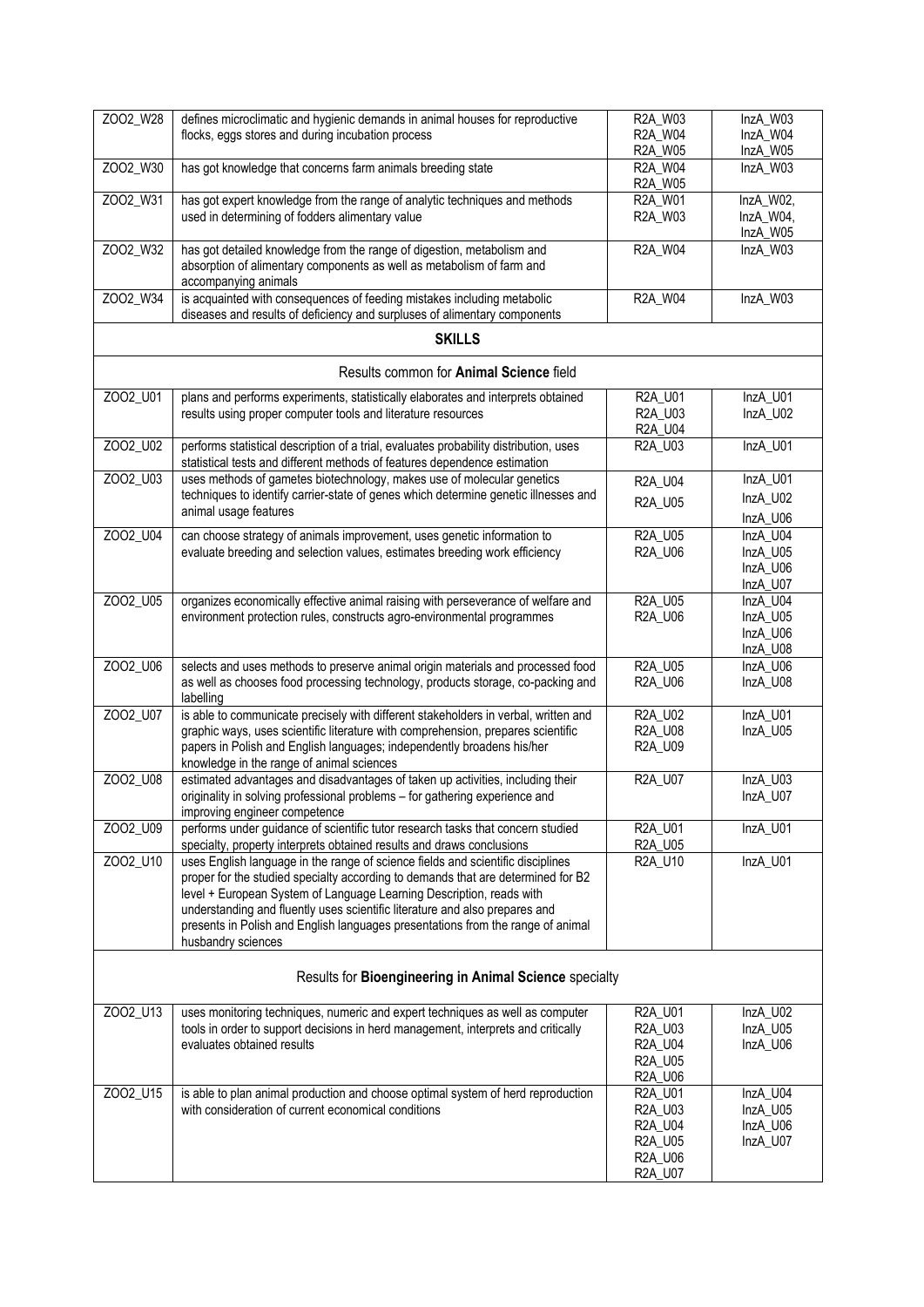| ZOO2_U16 |                                                                                                                                                                           |                                  |                      |
|----------|---------------------------------------------------------------------------------------------------------------------------------------------------------------------------|----------------------------------|----------------------|
|          | can collect, preserve, store and analyze biological and genetic material in order to<br>protect animals biodiversity and also interprets information from various sources | R2A_U01<br>R2A_U03               | InzA_U03<br>InzA_U08 |
|          | that concern animal genetic resources protection                                                                                                                          | R2A_U05                          |                      |
|          |                                                                                                                                                                           | R2A_U06                          |                      |
| ZO02_U17 | estimates risk of particular research techniques usage for given type of research                                                                                         | R2A_U04                          | InzA_U02             |
|          | material                                                                                                                                                                  |                                  | InzA_U06             |
| ZOO2_U18 | selects a proper animal model for physiological and pathological parameters                                                                                               | R2A_U04                          | InzA U02             |
|          | evaluation in farm animals                                                                                                                                                | R2A_U05                          | InzA_U06             |
| ZOO2_U19 | formulates the way and mode of treating animals during conducted experiments                                                                                              | R2A_U04                          | InzA_U03             |
|          |                                                                                                                                                                           | R2A_U05                          | InzA_U08             |
|          |                                                                                                                                                                           | R2A_U06                          |                      |
| ZOO2 U20 | determines concentration of hormones in blond and tissues with use of proper                                                                                              | R2A_U05                          | InzA_U01             |
|          | tests                                                                                                                                                                     |                                  | InzA_U07             |
| ZOO2 U21 | uses analytical methods; interprets and verifies results as well as diagnoses                                                                                             | R2A_U01                          | InzA_U01             |
|          | physiological state of animals                                                                                                                                            | R2A_U04<br><b>R2A U05</b>        | InzA_U02<br>InzA_U05 |
| ZOO2_U23 | can regulate the term of estrus and ovulation as well as can prepare a female to                                                                                          | R2A_U05                          | InzA_U02             |
|          | embryos obtaining; can identify gametes and embryos and can manipulate them                                                                                               | R2A_U06                          | InzA_U03             |
|          |                                                                                                                                                                           | R2A_U07                          |                      |
| ZOO2_U24 | can diagnose pregnancy (in advanced phase) with proper and pathological course                                                                                            | R2A_U05                          | InzA_U02             |
|          | in farm animals females                                                                                                                                                   | R2A_U06                          | InzA_U03             |
|          |                                                                                                                                                                           | R2A_U07                          |                      |
| ZOO2_U26 | uses methods to evaluate male usefulness to reproduction                                                                                                                  | <b>R2A U04</b>                   | InzA U02             |
|          |                                                                                                                                                                           | R2A_U05                          | InzA_U03             |
| ZOO2_U31 | recognizes physiological state of the animal; manages the herd of animals in the                                                                                          | R2A U01                          | InzA U04             |
|          | range of reproduction using obtained knowledge and elaborates new conceptions                                                                                             | <b>R2A U05</b>                   | InzA_U05             |
|          |                                                                                                                                                                           | R2A_U06                          | InzA_U08             |
| ZOO2_U32 | is able to use analytic methods and is acquainted with modern research                                                                                                    | <b>R2A U04</b>                   | InzA_U01             |
|          | equipment                                                                                                                                                                 | R2A_U06                          | InzA_U02             |
|          |                                                                                                                                                                           |                                  | InzA_U05             |
| ZOO2_U33 | is able to cooperate with animal breeders conducting professional consulting in                                                                                           | R2A_U01                          | InzA_U05             |
|          | the range of animal feeding and fodder production. Can prepare public                                                                                                     | R2A_U02                          | InzA_U07             |
|          | performances (presentations, films, show, workshops) connected with practiced                                                                                             |                                  |                      |
|          | profession                                                                                                                                                                |                                  |                      |
|          |                                                                                                                                                                           |                                  |                      |
| ZOO2_U34 | can propose and justify choice of essential analytic techniques as well as                                                                                                | R2A_U01                          | InzA U05             |
|          | evaluation systems of quality and alimentary value of fodders for various species                                                                                         | R2A_U03                          | InzA_U06             |
|          | of farm animals                                                                                                                                                           |                                  | InzA_U07             |
|          | <b>SOCIAL COMPETENCES</b>                                                                                                                                                 |                                  |                      |
| ZOO2_K01 | knows the range of gained knowledge and skills, understands the need to learn                                                                                             | R2A_K01                          | InzA_K01             |
|          | and constant training, is able to organize learning process of the other people                                                                                           | R2A_K07                          |                      |
| ZOO2_K02 | is able to work in a team playing different roles, understands the need of                                                                                                | R <sub>2</sub> A_K <sub>02</sub> | InzA_K01             |
|          | methodical work over long-term projects and is aware of responsibility for team                                                                                           | R2A_K03                          |                      |
|          | work effects                                                                                                                                                              | R2A K02                          |                      |
| ZOO2_K03 | can make decisions independently, can organize team work, lead managerial role                                                                                            | R2A_K03                          | InzA_K01             |
|          | and also undertake running his/her own business                                                                                                                           | R2A_K04                          |                      |
|          |                                                                                                                                                                           | R2A_K08                          |                      |
| ZOO2_K04 | is focused on activities that lead to decrease risk and predict human activity                                                                                            | R2A_K06                          | InzA K01             |
|          | results in the range of animal husbandry and animals life environment                                                                                                     |                                  | InzA_K02             |
| ZOO2_K05 | understands complexity of problems connected with animals raising and is aware                                                                                            | R2A_K04                          | InzA_K02             |
|          | of necessity to estimate critically results of using different methods and techniques                                                                                     | R2A_K05                          |                      |
|          | that support herd management decisions                                                                                                                                    | R2A_K06                          |                      |
| ZOO2_K06 | takes care of animals welfare as well as formation and state of natural                                                                                                   | R2A_K05                          | InzA_K01             |
|          | environment                                                                                                                                                               |                                  |                      |
| ZOO2_K07 | demonstrates initiative in activities that lead to animal husbandry knowledge use in                                                                                      | R2A_K08                          | InzA_K01             |
|          | professional work                                                                                                                                                         |                                  | InzA_K02             |
| ZOO2_K08 | is conscious of necessity to act according to ethical rules in professional and                                                                                           | R2A_K04                          | InzA_K01             |
| ZOO2_K09 | social work<br>is responsible for professional matters transferred within the framework of                                                                                | R2A_K05<br>R2A_K05               | InzA_K01             |

2. Table of areal effects of education covering by field effects of education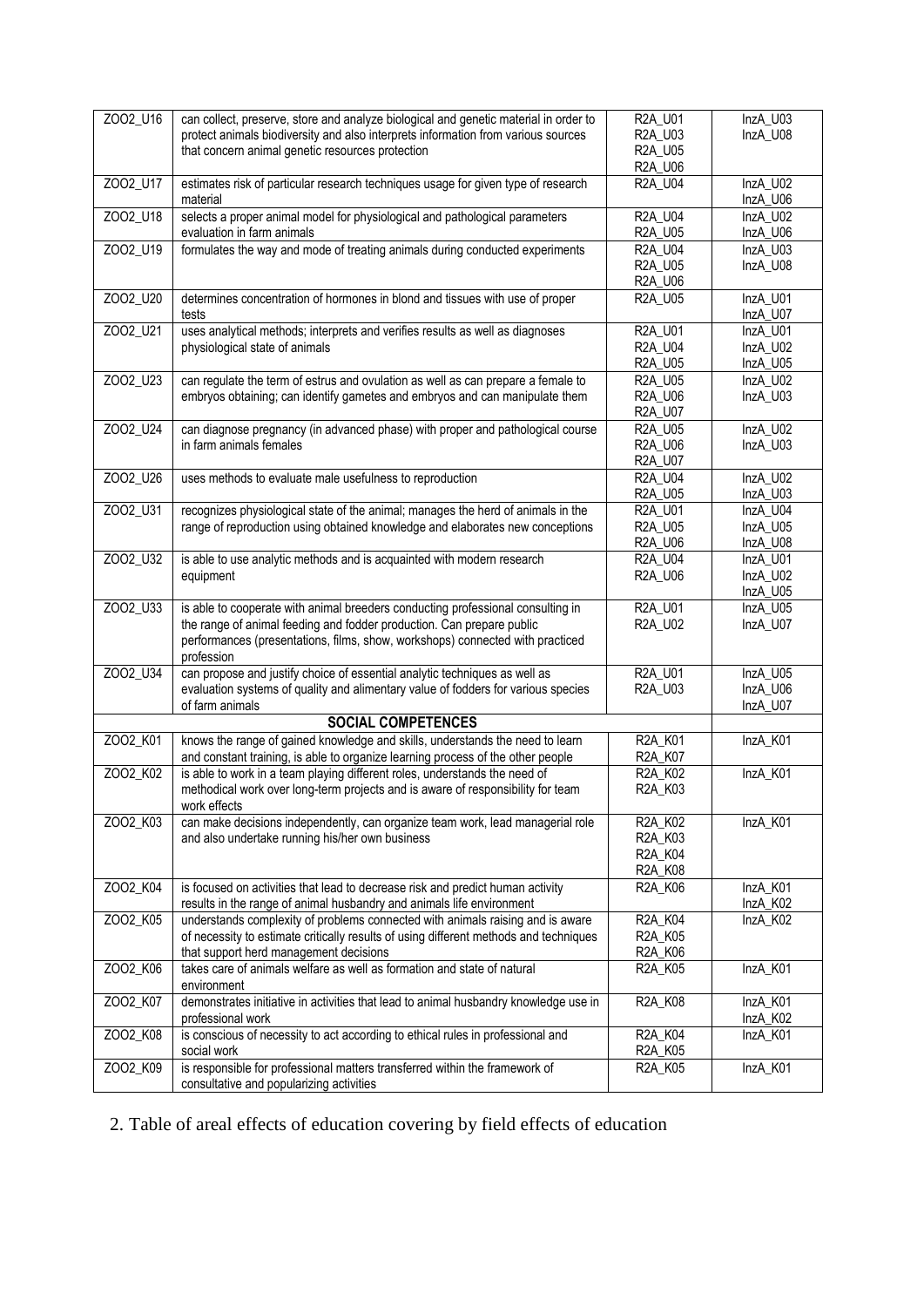| Symbol           | Effects of education for territory of education in the range of<br>sciences:                                                                                                                                                                                                                        | Reference to effects of education for<br><b>ANIMAL SCIENCE field</b><br><b>BIOENGINEERING IN ANIMAL SCIENCE</b>                                                                      |
|------------------|-----------------------------------------------------------------------------------------------------------------------------------------------------------------------------------------------------------------------------------------------------------------------------------------------------|--------------------------------------------------------------------------------------------------------------------------------------------------------------------------------------|
|                  | AGRICULTURE, FORESTRY AND VETERINARY                                                                                                                                                                                                                                                                | Specialty                                                                                                                                                                            |
| <b>KNOWLEDGE</b> |                                                                                                                                                                                                                                                                                                     |                                                                                                                                                                                      |
| R2A_W01          | has got broadened knowledge from the range of biology, chemistry,<br>mathematics, physics and related sciences adapted to studied<br>specialty                                                                                                                                                      | ZOO2_W01, ZOO2_W02, ZOO2_W03,<br>ZOO2_W12, ZOO2_W13, ZOO2_W14,<br>ZOO2_W15, ZOO2_W16, ZOO2_W17,<br>ZOO2_W18, ZOO2_W25, ZOO2_W31                                                      |
| R2A_W02          | has got advanced economic, law and social knowledge adapted to<br>studied specialty                                                                                                                                                                                                                 | ZOO2 W06, ZOO2 W15                                                                                                                                                                   |
| R2A W03          | has got deepened knowledge in the matter of biosphere, chemical<br>and physical processes which occur there, basics of technique and<br>formation of environment adapted to studied specialty                                                                                                       | ZOO2_W05, ZOO2_W12, ZOO2_W28, ZOO2_W31                                                                                                                                               |
| R2A_W04          | has got deepened knowledge about functioning of living organisms<br>on different levels of complexity, about inanimate nature and also<br>technical engineer tasks adapted to studied specialty                                                                                                     | ZOO2_W05, , ZOO2_W12, , ZOO2_W13,<br>ZOO2_W14, , ZOO2_W15, ZOO2_W16,<br>ZOO2_W17, ZOO2_W18, ZOO2_W24,<br>ZOO2_W25, ZOO2_W28, ZOO2_W29,<br>ZOO2_W30, ZOO2_W32, ZOO2_W34               |
| R2A_W05          | reveals knowledge of advanced methods, techniques, tools and<br>materials that allow to use and shape nature potential in order to<br>improve human life quality                                                                                                                                    | ZOO2_W04, ZOO2_W06, , ZOO2_W12,<br>ZOO2_W13,, ZOO2_W14,, ZOO2_W15,<br>ZOO2_W19, ZOO2_W20, ZOO2_W24,<br>ZOO2_W28, ZOO2_W30                                                            |
| R2A_W06          | has got broadened knowledge about role and meaning of natural<br>environment and balanced usage of biological diversity as well as its<br>dangers                                                                                                                                                   | ZOO2_W05, ZOO2_W12, ZOO2_W13,                                                                                                                                                        |
| R2A_W07          | has got broadened knowledge about state and complex activity of<br>factors that determine functioning and development of rural areas                                                                                                                                                                | ZOO2_W05, ZOO2_W14                                                                                                                                                                   |
| R2A_W08          | knows and understands basic concepts and rules from the range of<br>protection of industrial property and copyright and also necessity of<br>intellectual property management; he/she can use patent<br>information resources                                                                       | Z002_W07                                                                                                                                                                             |
| R2A_W09          | knows general rules of creating and development of individual<br>business forms that uses knowledge from science fields and<br>branches proper for studied specialty                                                                                                                                | ZOO2_W08, , ZOO2_W14                                                                                                                                                                 |
|                  | <b>SKILLS</b>                                                                                                                                                                                                                                                                                       |                                                                                                                                                                                      |
| R2A_U01          | has got ability to find, understand, analyse and creative use of<br>needed information that come from various sources and are given in<br>different forms proper for studied specialty                                                                                                              | ZOO2 U01, ZOO2 U09, ZOO2 U13, ZOO2 U15,<br>ZOO2_U16, ZOO2_U21, ZOO2_U31, ZOO2_U33,<br>ZOO2_U34                                                                                       |
| R2A_U02          | has got ability to communicate precisely with different stakeholders<br>in verbal, written and graphic ways                                                                                                                                                                                         | ZOO2_U07, ZOO2_U33                                                                                                                                                                   |
| R2A_U03          | understands and uses proper computer technologies to gather and<br>transform information from the range of agriculture and forestry<br>production                                                                                                                                                   | ZOO2_U01, ZOO2_U02, ZOO2_U13, ZOO2_U15,<br>ZOO2_U16, ZOO2_U34                                                                                                                        |
| R2A_U04          | independently plans, performs, analyses and estimates correctness<br>of performed task from the range of science fields and branches<br>proper for studied specialty                                                                                                                                | ZOO2_U01, ZOO2_U03, ZOO2_U13, ZOO2_U15,<br>Z002_U17, Z002_U18, Z002_U19, Z002_U21,<br>ZOO2_U26, ZOO2-U32                                                                             |
| R2A_U05          | independently and comprehensively analyses problems that<br>influence production and quality of food, human and animal health,<br>state of natural environment and natural resources and is<br>acquainted with usage of expert techniques and their<br>optimalizations adapted to studied specialty | ZOO2_U03, ZOO2_U04, ZOO2_U05, ZOO2_U06,<br>ZOO2 U09, ZOO2 U13, ZOO2 U15, ZOO2 U16,<br>ZOO2_U18, ZOO2_U19, ZOO2_U20, ZOO2_U21,<br>ZOO2_U23, ZOO2_U24, ZOO2_U26, ZOO2_U27,<br>ZOO2_U31 |
| R2A_U06          | has got ability of choosing and modification of typical activities<br>(including techniques and technologies) adapted to natural<br>resources in order to improve human life quality and proper for<br>studied specialty                                                                            | ZOO2_U04, ZOO2_U05, ZOO2_U06, ZOO2_U13,<br>ZOO2_U15, ZOO2_U16, ZOO2_U19, ZOO2_U23,<br>ZOO2_U24, ZOO2_U31                                                                             |
| R2A_U07          | estimates advantages and disadvantages of taken up activities,<br>including their originality in solving professional problems - for<br>gathering experience and improving engineer competence                                                                                                      | ZOO2_U13, ZOO2_U08, ZOO2_U23, ZOO2_U24                                                                                                                                               |
| R2A_U08          | has got deepened ability to prepare various written papers in Polish<br>language and foreign one that is considered basic for science fields<br>and branches proper for the studied specialty or in the area that lies<br>between various scientific fields                                         | ZOO2_U07                                                                                                                                                                             |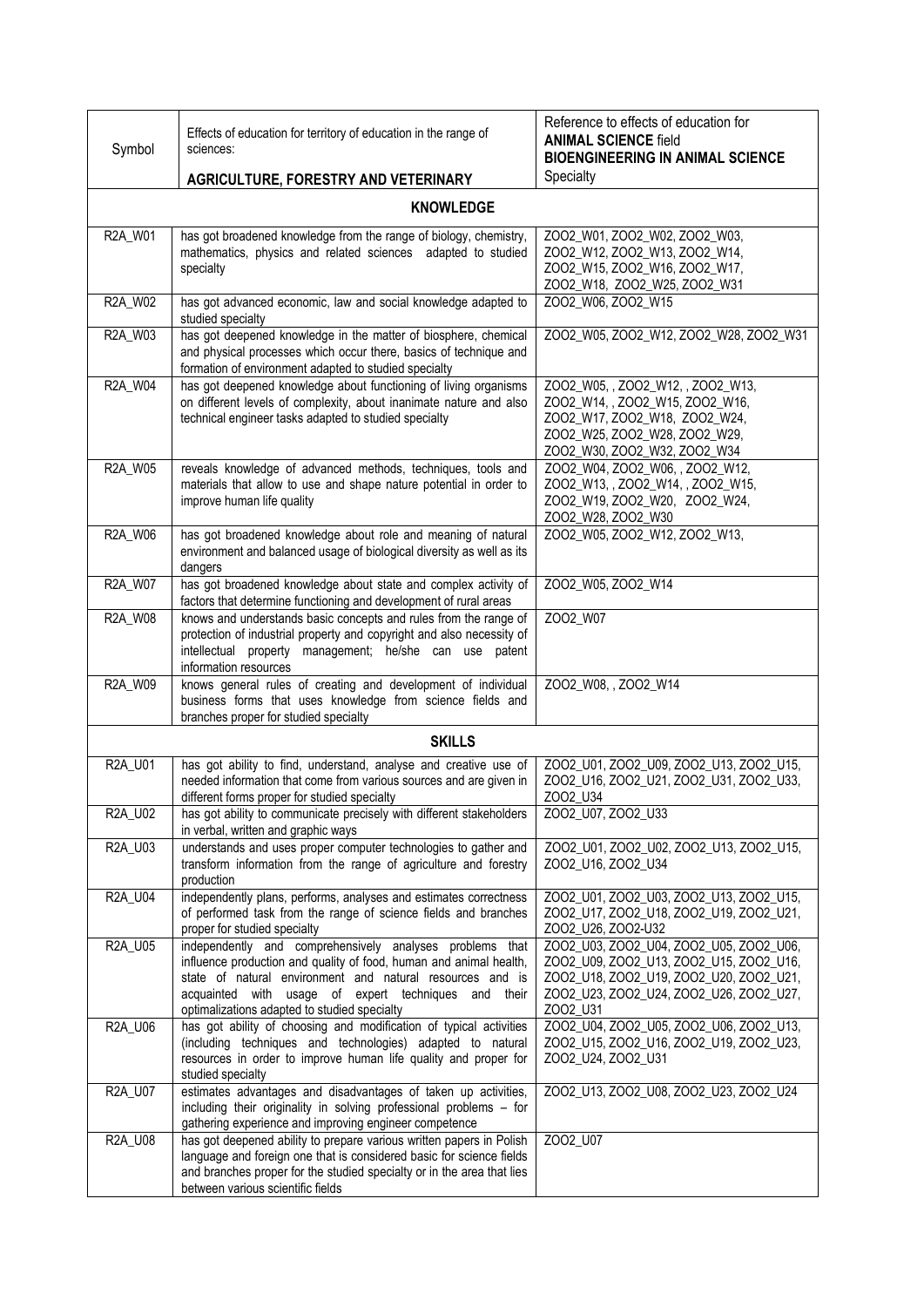| <b>R2A U09</b>                   | has got deepened ability to prepare oral presentations in Polish and<br>foreign languages in the range of science fields and branches<br>proper for the studied specialty or in the area that lies between<br>various scientific fields | ZOO2 U07                               |
|----------------------------------|-----------------------------------------------------------------------------------------------------------------------------------------------------------------------------------------------------------------------------------------|----------------------------------------|
| R2A U10                          | has got language skills in the range of science fields and scientific<br>disciplines proper for the studied specialty according to demands<br>that are determined for B2 level + European System of Language<br>Learning Description    | ZOO2 U10                               |
| <b>SOCIAL COMPETENCES</b>        |                                                                                                                                                                                                                                         |                                        |
| R2A_K01                          | knows the range of learning and constant training, is able to inspire<br>and organize learning process of the other people                                                                                                              | ZOO2 K01                               |
| R <sub>2</sub> A K <sub>02</sub> | is able to cooperate and work in a team playing different roles                                                                                                                                                                         | ZOO2 K02, ZOO2 K03                     |
| R <sub>2</sub> A K <sub>03</sub> | is able to define priorities to fulfill the task determined by oneself or<br>by someone else                                                                                                                                            | ZOO2 K02, ZOO2 K03                     |
| <b>R2A K04</b>                   | properly identifies and solves dilemmas connected with his/her job                                                                                                                                                                      | ZOO2 K03, ZOO2 K05, ZOO2 K08           |
| <b>R2A K05</b>                   | is aware of importance of social, professional and ethical<br>responsibility for production of high quality food, animals welfare<br>and shaping and state of natural environment                                                       | ZOO2 K05, ZOO2 K06, ZOO2 K08, ZOO2 K09 |
| <b>R2A K06</b>                   | has got knowledge of activities that lead to risk restriction and<br>predicting the results of activities in the range of widely treated<br>agriculture and environment                                                                 | ZOO2 K04, ZOO2 K05                     |
| R <sub>2</sub> A K <sub>07</sub> | is aware of need to constant learning and self-education in the<br>range of his/her job                                                                                                                                                 | ZOO2 K01                               |
| R2A_K08                          | can think and act in enterprising way                                                                                                                                                                                                   | ZOO2 K03, ZOO2 K07                     |

## 3. Table of engineering competences of education by field learning outcomes

|          |                                                                                                                            | Reference to effects of education for   |
|----------|----------------------------------------------------------------------------------------------------------------------------|-----------------------------------------|
|          | Learning outcomes leading to engineering competences                                                                       | <b>ANIMAL SCIENCE field</b>             |
| Symbol   |                                                                                                                            | <b>BIOENGINEERING IN ANIMAL SCIENCE</b> |
|          |                                                                                                                            | Specialty                               |
|          |                                                                                                                            |                                         |
|          | <b>KNOWLEDGE</b>                                                                                                           |                                         |
| InzA W01 | has a basic knowledge about the life cycle of equipment, ZOO2_W05, ZOO2_W12, ZOO2_W14<br>facilities, and technical systems |                                         |
| InzA W02 | knows basic methods, techniques, tools and materials used in ZOO2_W01, ZOO2_W02, ZOO2_W06,                                 |                                         |
|          | solving simple engineering problems in the studied field                                                                   | ZOO2_W14, ZOO2_W19, ZOO2_W20,           |
|          |                                                                                                                            | ZOO2 W31                                |
| InzA_W03 | has basic knowledge necessary to understand the social,                                                                    | Z002_W03, Z002_W16, Z002_W17,           |
|          | economic, law and other non-technical aspects of engineering ZOO2_W18, ZOO2_W19, ZOO2_W24,                                 |                                         |
|          | activities                                                                                                                 | ZOO2_W25, ZOO2_W28, ZOO2_W30,           |
|          |                                                                                                                            | ZOO2_W32, ZOO2_W33                      |
| InzA_W04 | has basic knowledge of management, including quality ZOO2_W05, ZOO2_W07, ZOO2_W08,                                         |                                         |
|          | management, and business activity                                                                                          | ZOO2 W28, ZOO2 W31                      |
| InzA_W05 | knows the typical engineering technologies in the range of the ZOO2_W03, ZOO2_W06, ZOO2_W13,                               |                                         |
|          | studied field of study                                                                                                     | ZOO2_W15, ZOO2_W28, ZOO2_W31            |
|          | <b>SKILLS</b>                                                                                                              |                                         |
| InzA U01 | Is able to plan and carry out experiments, including ZOO2_U01, ZOO2_U02, ZOO2_U03, ZOO2_U07,                               |                                         |
|          | measurements and computer simulations, to interpret the ZOO2_U09, ZOO2_U10                                                 |                                         |
|          | results and draw conclusions                                                                                               |                                         |
| InzA U02 | is able to use to formulate and solve engineering tasks Z002_U01, Z002_U03, Z002_U13, Z002_U17,                            |                                         |
|          | analytical simulation and experimental methods                                                                             | ZOO2_U18, ZOO2_U21, ZOO2_U23, ZOO2_U24, |
|          |                                                                                                                            | ZOO2_U26, ZOO2_U32                      |
| InzA U03 | is able to - during formulization and solvation of engineering ZOO2_U08, ZOO2_U16, ZOO2_U19, ZOO2_U23,                     |                                         |
|          | tasks - see their systemic and non-technical aspects                                                                       | ZO02_U24, ZO02_U26                      |
| InzA U04 | is able to make a preliminary economic analysis of undertaken ZOO2 U04, ZOO2 U05, ZOO2 U15, ZOO2 U31                       |                                         |
|          | engineering activities                                                                                                     |                                         |
| InzA U05 | is able to make a critical analysis of the way of function, and ZOO2_U04, ZOO2_U05, ZOO2_U07, ZOO2_U13,                    |                                         |
|          | assess - especially in conjunction with the studied field - the ZOO2_U15, ZOO2_U21, ZOO2_U31, ZOO2_U32,                    |                                         |
|          | existing technical solutions, in particular equipment, facilities, ZOO2 U33, ZOO2 U34                                      |                                         |